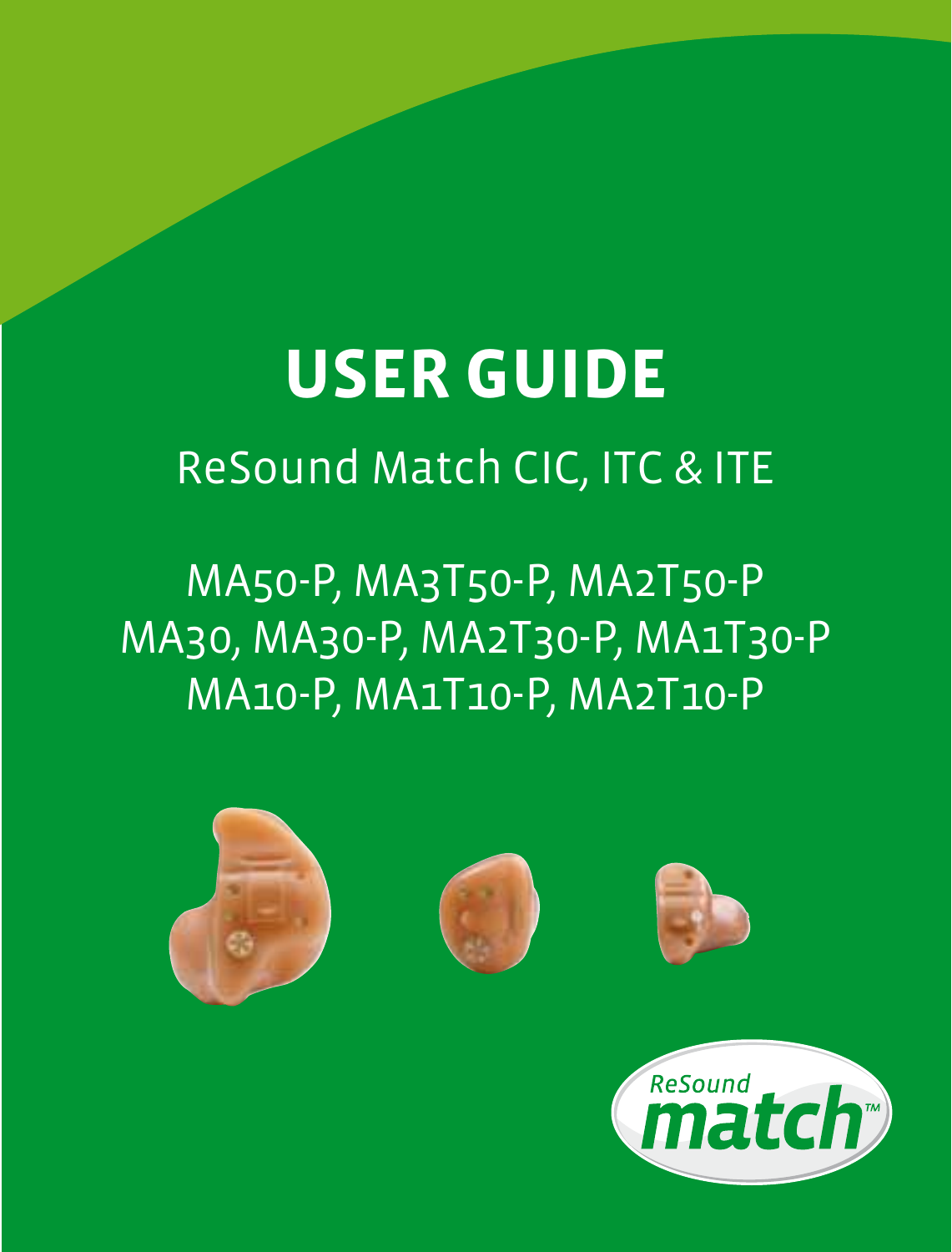# RESOUND Match IN-THE-EAR HEARING INSTRUMENTS PERSONAL HEARING SYSTEM

Congratulations on the purchase of your new fully-digital ReSound hearing instrument!

This booklet describes the features available for the custom fit hearing instrument models in the ReSound Match product line. The available options depend on the hearing instrument model; your hearing care professional will highlight the features of your particular hearing instrument.

ReSound's advanced technology and customized programmes, selected by your hearing care professional, will offer you the best possible hearing solution to maximize listening situations in your family life, your professional life and your social life.

Your hearing instrument has been adjusted for your individual hearing loss. Please familiarize yourself with the information in this booklet. Proper understanding and use of your new ReSound hearing instrument will allow you to derive maximum hearing benefit.

This instruction manual covers the following ReSound Match custom products: - MA50-P, MA3T50-P, MA2T50-P

- MA30, MA30-P, MA2T30-P, MA1T30-P - MA10-P, MA1T10-P, MA2T10-P

#### This booklet & your instrument

In this booklet you will find instructions for inserting, using and caring for your new hearing instrument.

Contents page Your ReSound Match Hearing Instrument ..........................4-5 On/Off Function . 5 Low Battery Warning . 6 Changing the Battery . 6

| Recognizing Left & Right instrument 10 |  |
|----------------------------------------|--|
|                                        |  |
|                                        |  |
|                                        |  |
|                                        |  |
| Cleaning the Microphone Sound Inlet 16 |  |
|                                        |  |
|                                        |  |
|                                        |  |
|                                        |  |
|                                        |  |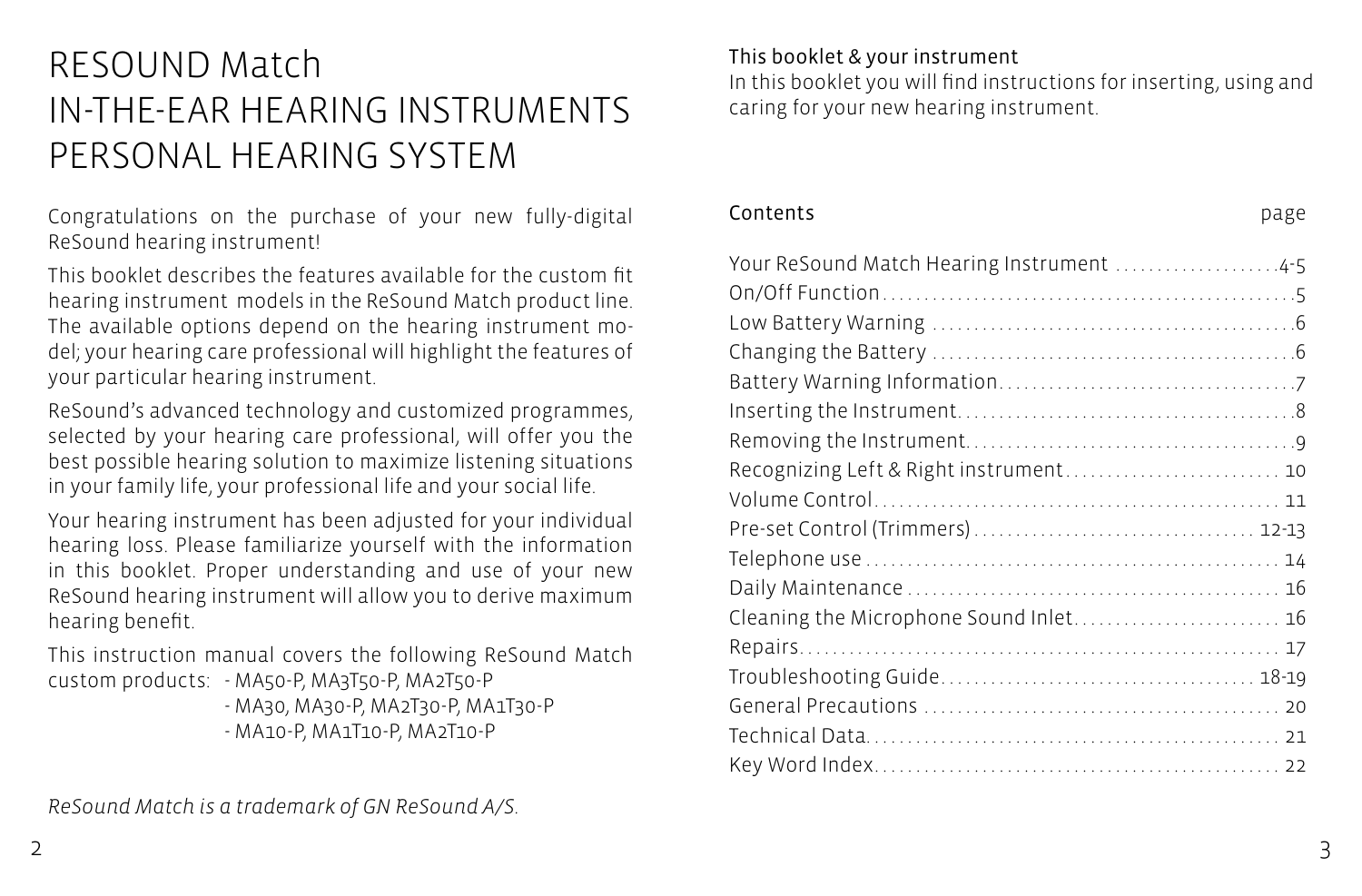#### Your ReSound Match MA10-P, MA1T10-P and MA2T10-P Hearing Instrument



Your ReSound Match MA50-P, MA3T50-P and MA2T50-P Hearing Instrument



# Your ReSound Match MA30, MA30-P, MA2T30-P and MA1T30-P Hearing Instruments Volume Control Microphone & Filter Battery Compartment Trimmer 1 Sound Outlet Trimmer 2

Turning on and off Your ReSound Match custom aid is equipped with an on/off switch integrated into the battery compartment. Turn your hearing instrument on by closing the battery door. Turn your instrument off by opening up the battery door.



- Turning your instrument off when you are not using it will increase the battery life.
- At night, turn off your instrument and open the battery door completely. It will allow moisture in your instrument to evaporate and will increase the instrument's life span.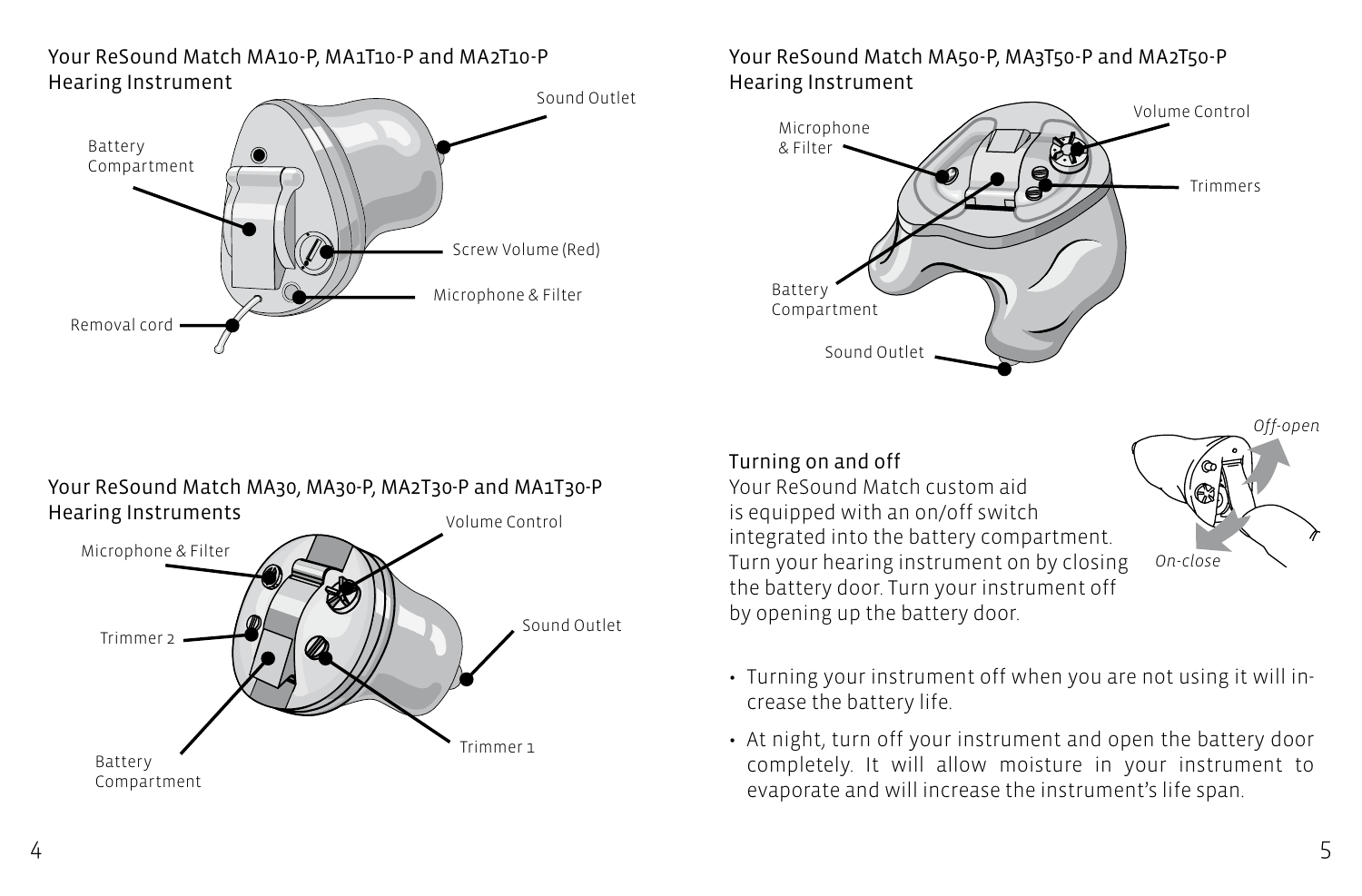#### Low Battery Warning

The hearing instrument has a soft low-battery-warning signal (beep-beep) that you will hear when the battery voltage/power gets too low. The signal indicates you should replace the battery. We recommend that you always carry a spare battery with you. The battery-warning signal will be repeated every 5-10 minutes until the battery runs out of power. The instrument will then automatically turn off.

#### Changing the Battery

Open the battery compartment completely, using your fingernail to pull back on the small ridge located at the top of the door. After removing the old battery, insert the new one with the"+" (flat) side facing the "+" on the battery door. Make sure the battery has been placed correctly into the slot.





#### Instrument type **Battery** type

- MA50-P, MA3T50-P, MA2T50-P 13 zinc-air - MA30, MA30-P, MA2T30-P, MA1T30-P 312 zinc-air
- MA10-P, MA1T10-P, MA2T10-P 10A zinc-air

Please note that if the battery is weak, the hearing instrument performance will be reduced. Removing the battery when you are not wearing the instrument will help prevent corrosion of the battery contacts and prolong battery life.

#### Battery Warning Information

Batteries contain dangerous substances and should be disposed of carefully in the interest of your safety and for the environment.

- Do NOT attempt to recharge batteries which are not specifically designated rechargeable as they may leak or explode.
- Do NOT attempt to dispose of batteries by burning them.
- Keep batteries away from small children and pets.
- Do NOT place batteries in your mouth.

If swallowed, seek immediate medical attention.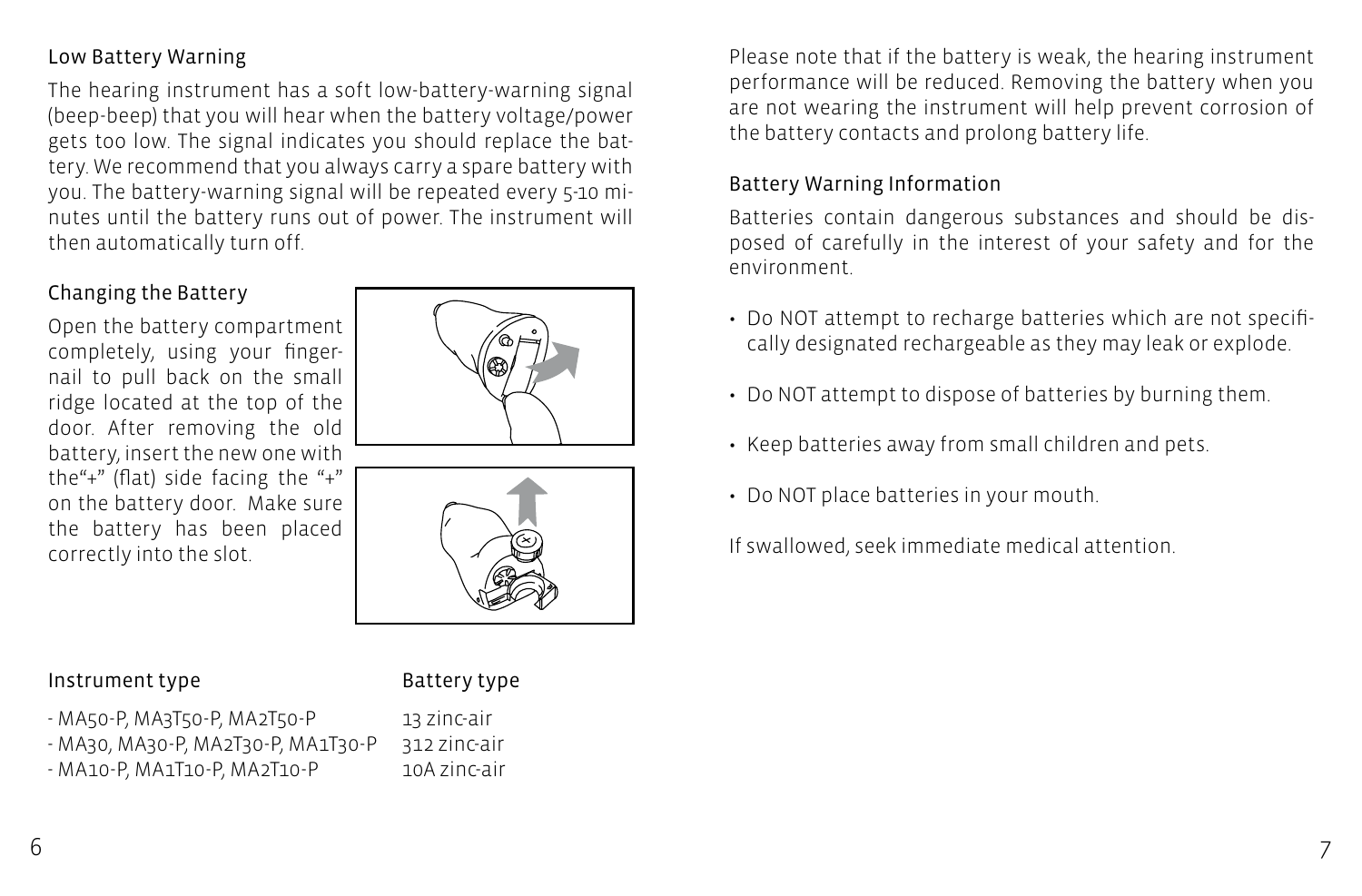#### of the hearing instrument (as shown).

The hearing instrument will have a blue (left ear) or red (right ear) coloured dot to indicate which ear it fits. Please make sure that this dot points upwards on the CIC when inserted into the ear (see more on this on page 10).

Inserting your instrument

into your ear:

To insert the hearing instrument

1. Grip the instrument with your thumb and forefinger, either above, below or on the sides

- 2. Place the sound outlet portion into your ear canal.
- 3. Insert the hearing instrument carefully with a slight "corkscrew" motion.

By experimenting, you may find a method that is easier for you. When properly inserted, the instrument should fit comfortably and snugly in your ear. It is important that the custom shell fits correctly into your ear. If your hearing instrument irritates your ear in any way and prevents you from wearing your hearing instrument, please contact your hearing care professional to have the custom shell modified. You should never attempt to modify the shape of the custom shell yourself.

### Removing your instrument

To remove the hearing instrument:

- 1. Gently massage behind your earlobe with an upward and downward motion to dislodge the instrument.
- 2. By experimenting, you may find
- a method that is easier for you. Consult your hearing care professional if you have difficulty removing the hearing instrument.
- 3. The CIC hearing instrument will have a removal cord attached to it as it is smaller.





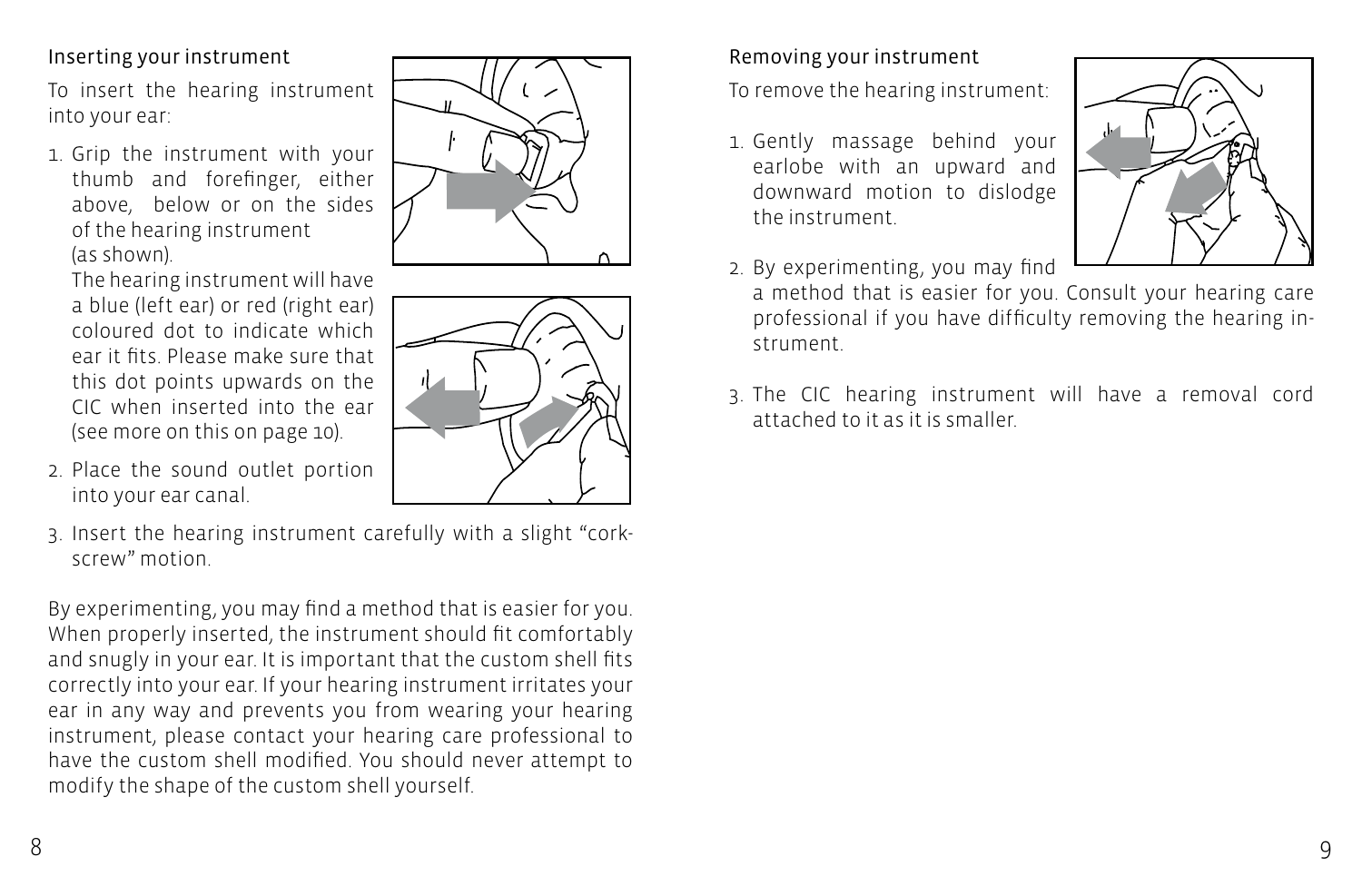#### Recognising left and right instrument

Your hearing instrument is custom-made to fit your ear. Therefore, right and left instruments differ in shape.

Your hearing instrument is marked with either a left or right indication:

- A left instrument has a blue wax guard or blue dot;
- A right instrument has a red wax guard or red dot.

This is easy to remember: Red = Right.

The colour dot must point upwards on the CIC instruments when inserted into the ear.

Do not switch your hearing instruments. Please ensure you are inserting the correct instrument into your ear.

### Volume Control

There is a control on each hearing instrument that enables you to increase or decrease the volume. The control style will vary depending on the hearing instrument model.

### CIC

The volume control is located in the red trimmer on your CIC instrument.



To increase the volume in your CIC instrument, use a small screw driver, or similar device, to turn the trimmer counter-clockwise. To decrease the volume, turn the trimmer clockwise.

#### ITC & ITE

A circular volume control is located on the ITC and ITE hearing instruments Use your index finger to press on the control.

To increase the volume with the instrument fit to your ear, turn the volume control wheel clockwise (towards the front of your head). To reduce the volume, turn the volume control wheel counter-clockwise (towards the back of your head.).

Please note that your instrument has been fit by your hearing care professional and that your hearing loss requires a certain amount of amplification. This will also effect how much you are able to increase the volume on your instrument.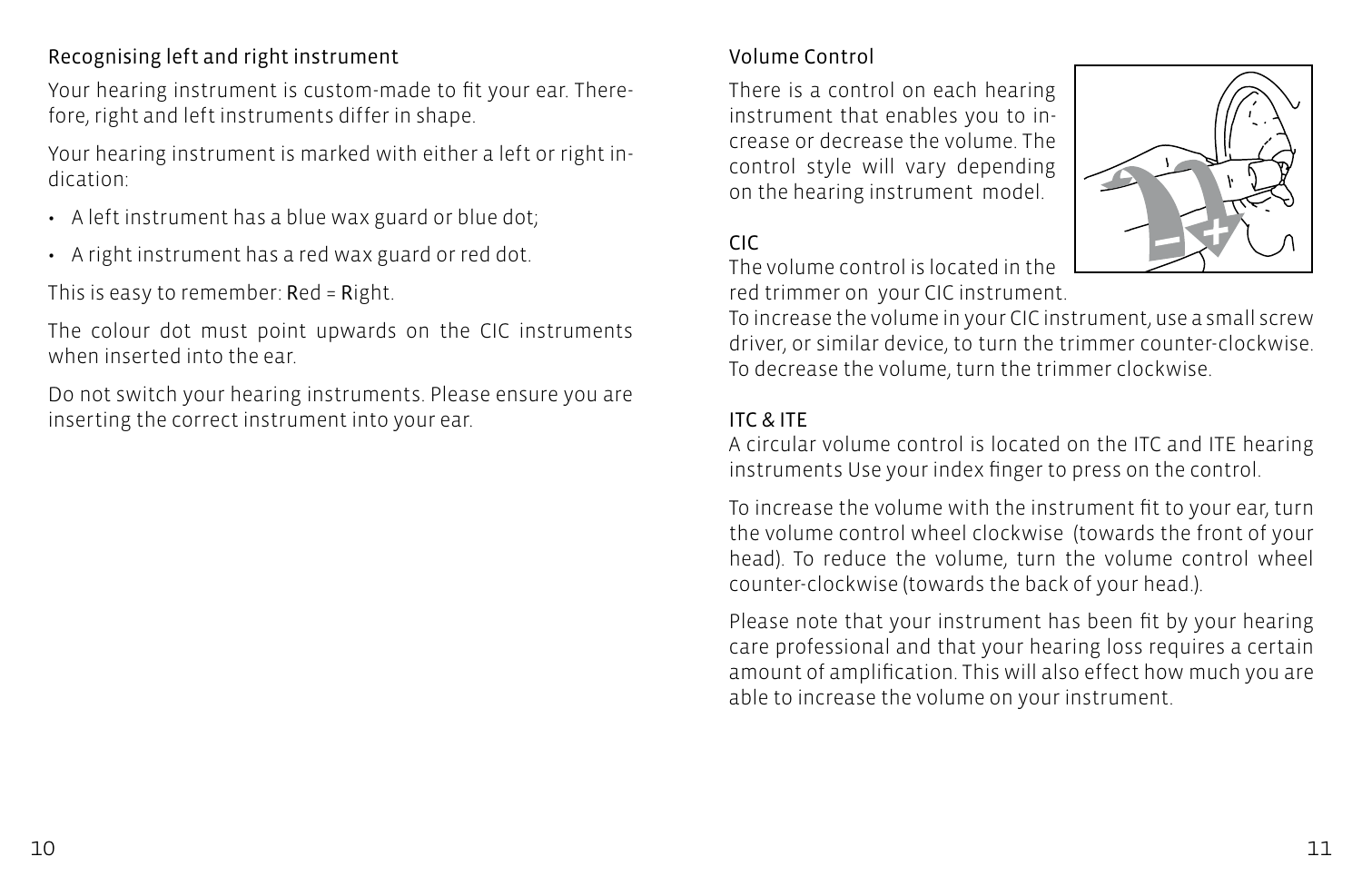#### Pre-set Control (Trimmers)

Pre-set controls (Trimmers) are placed on top of your CIC, ITC or ITE instrument (see illustrations on page 4 & 5) and will help your hearing care professional adjust the setting of your hearing instrument according to the individual characteristics of your particular hearing loss.

The pre-set controls will have been adjusted by your hearing care professional during your fitting session.

The control settings should therefore NOT BE ALTERED or readjusted except by your hearing care professional.

#### Trimmer description

The 3 optional trimmers are color-coded. Each of these trimmers has adjustments on it that can be used to customize the hearing instrument for your particular hearing loss.

| Green<br>Trimmer  | Low frequency<br>control  | Adjustment for low pitched sounds<br>for improved speech clarity                                        |
|-------------------|---------------------------|---------------------------------------------------------------------------------------------------------|
| Black<br>Trimmer  | MPO Control               | Adjustment for the loudness of sounds<br>for improved sound comfort.                                    |
| Yellow<br>Trimmer | High frequency<br>control | Adjustment for high pitched sounds to<br>eliminate feedback in your instrument<br>and /or tinny sounds. |

#### Trimmers available in ReSound Match custom family

The options available on your custom product will vary depending on the ReSound Match model you purchased. Your hearing care professional will select the appropriate trimmers based on your hearing loss.

Below you will find an overview of the various options available for each hearing instrument model:

|                                      | Match CIC  | Match ITC | Match ITE |
|--------------------------------------|------------|-----------|-----------|
| Volume control                       | (Optional) | Yes       | Yes       |
| Low frequency<br>control trimmer     | (Optional) | Optional  | Optional  |
| <b>MPO</b><br>control trimmer        | (Optional) | Optional  | Optional  |
| High frequency<br>control trimmer    | (Optional) | Optional  | Optional  |
| Total number of<br>Optional trimmers | $1(2)^{*}$ | $1-2$     | $2 - 3$   |

\* The Match CIC has the option of a volume trimmer. Depending on the ear size, there may also be room for an additional trimmer.

#### Description of the table above:

- Yes the device will have this option as a standard configuration
- Optional the device can be fit with this control/trimmer
- Size of the early stage enough. The same stage of the early stage enough. The same stage of the same stage of the same stage of the same stage of the same stage of the same stage of the same stage of the same stage of the • (Optional) the device can be fit with this trimmer, if the size of the ear is large enough.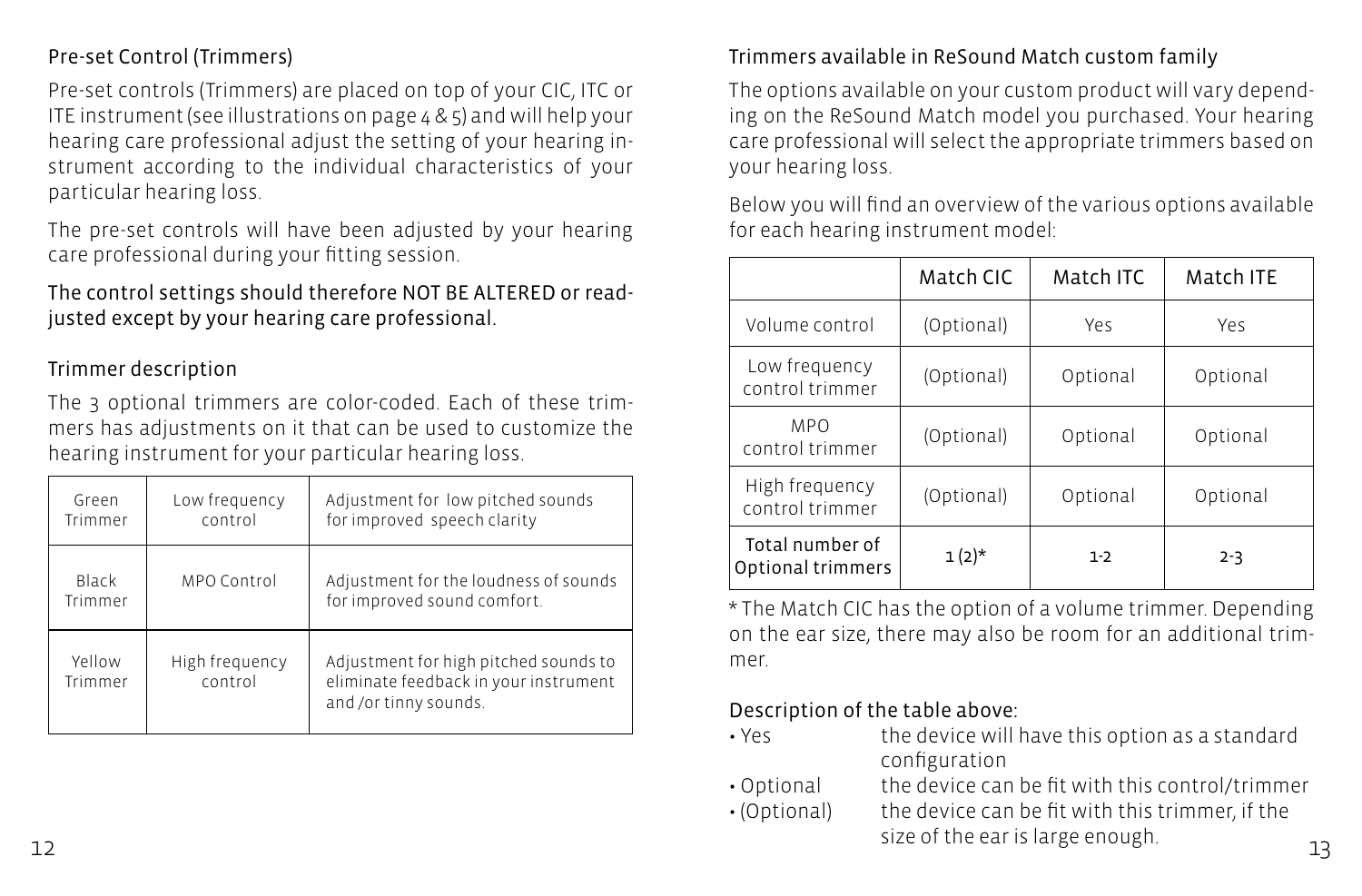#### Telephone use

Using the telephone, while wearing your hearing instrument, may require some practice. Many hearing instruments will whistle when the phone is held up against them.



Place the telephone receiver as

shown in the drawing. If you hear a "whistle" sound, try moving the telephone receiver so it is not touching the hearing aid.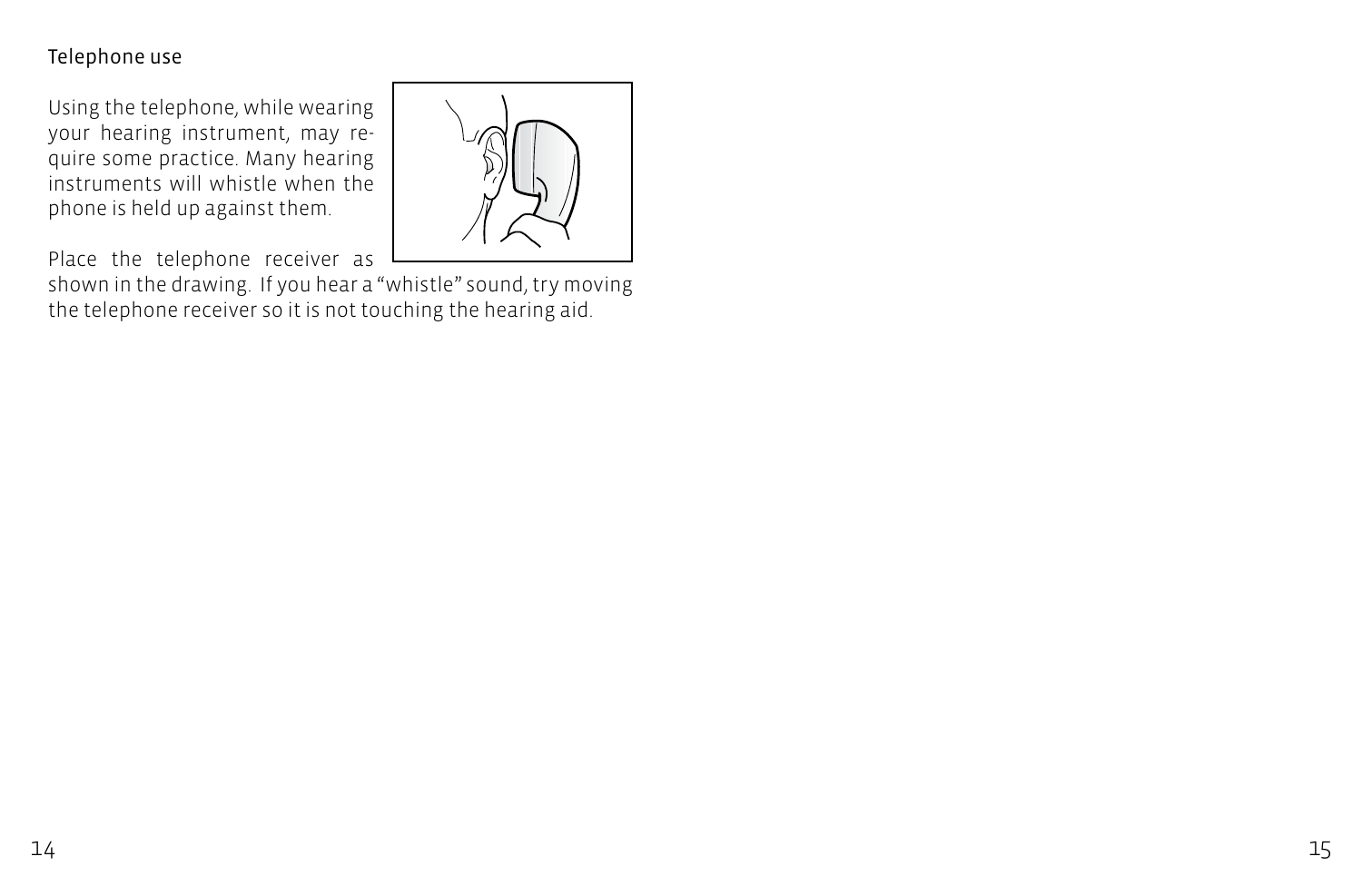#### Daily Maintenance

Keep your hearing instrument clean and dry. Wipe the case with a soft cloth/brush or tissue after use to remove oil or moisture. If the instrument has been exposed to high hu-



midity or perspiration, enclose it in a sealed container together with a drying agent (desiccant) overnight. Consult with your hearing care professional regarding which drying agent to use.

### To avoid the need for unwarranted repairs:

- Never immerse the instrument in water or other liquids since this may cause permanent damage to the circuitry.
- Protect your hearing instrument from rough handling, and avoid dropping it on hard surfaces or floors.



• Do not leave the instrument in or near direct heat or sunlight since excessive heat can damage the instrument or deform the casing.

### Cleaning the Microphone Sound Inlet

For proper function of the microphone, it is important to clean the sound inlet to remove dust, ear wax or other debris. The soft brush, provided with your hearing instrument, can be used for this purpose. Consult your hearing care professional regarding proper use of the tool.

## Changing the Sound Outlet Filter/Cleaning the Sound Outlet

Your ReSound Match hearing instrument may be equipped with a sound outlet filter (consult your hearing care professional). This filter is located at the end of the sound outlet and prevents debris from getting into the hearing instrument. If the hearing instrument seems to have lost power and changing the battery does not help, the filter may be blocked, and need to be changed. Your hearing care professional can instruct you on how to change the filter. If your hearing instrument does not have a filter, ear wax and/or other debris may collect in the sound channel. The cleaning loop, provided with your hearing instrument, can easily be used to remove this material. Your hearing care professional can instruct you on how to properly use this tool. When using this tool, be careful not to damage or pull the tubing placed at the opening of the sound outlet. If this is pulled out, the hearing instrument may need to be returned for repair.

#### Repairs

If your GN ReSound hearing instrument malfunctions, it must be repaired by a qualified technician. Do not attempt to open the case of the hearing instrument since this would invalidate the warranty. If your GN ReSound hearing instrument requires service, please contact your hearing care professional for assistance.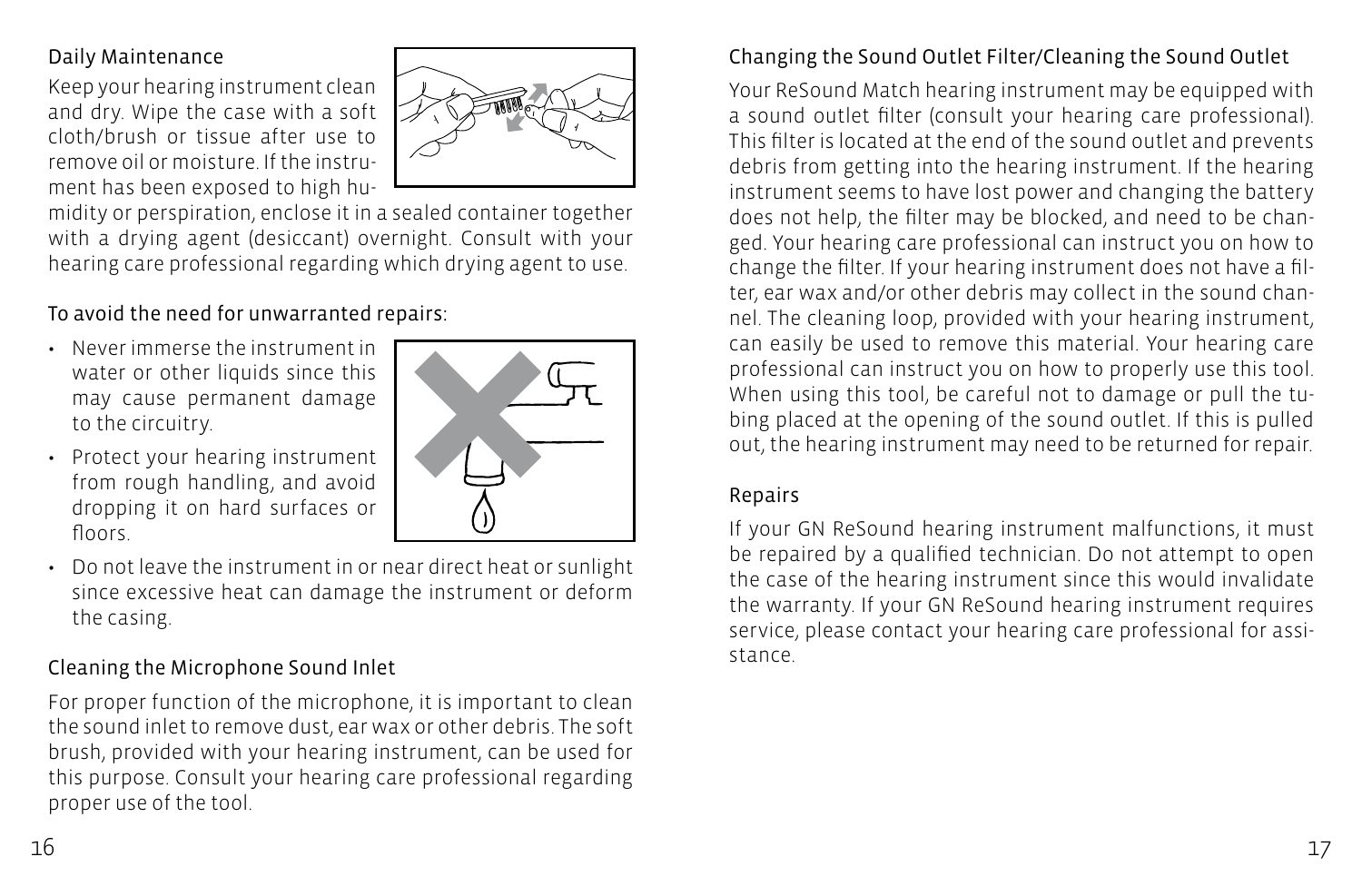#### TROUBLESHOOTING GUIDE

| <b>SYMPTOM</b>                  | <b>CAUSE</b>                                                                                                          | <b>POSSIBLE REMEDY</b>                                                                                                                                                                                |
|---------------------------------|-----------------------------------------------------------------------------------------------------------------------|-------------------------------------------------------------------------------------------------------------------------------------------------------------------------------------------------------|
| No sound                        | • Not turned on<br>• Dead battery<br>• Battery improperly inserted<br>· Blocked sound outlet filter                   | $\cdot$ Turn on<br>• Replace battery<br>• Insert battery properly<br>• Change filter or consult your hearing care professional                                                                        |
| Not loud<br>enough              | • Loose shell<br>• Change in hearing<br>• Excessive ear wax<br>• Blocked sound outlet filter<br>• Volume set too low  | • Reinsert carefully<br>• Consult your hearing care professional<br>• Consult your physician<br>• Change filter or consult your hearing care professional<br>• Consult your hearing care professional |
| Whistles                        | • Loose shell<br>• Build-up of earwax<br>• Instrument settings not optimal                                            | • Remove and reinsert<br>• Consult your hearing care professional<br>• Consult your hearing care professional                                                                                         |
| Sound not clear<br>or distorted | • Weak battery<br>• Poorly fitting shell<br>• Hearing instrument damaged<br>• Hearing instrument settings not optimal | • Replace battery<br>• Consult your hearing care professional<br>• Consult your hearing care professional<br>• Consult your hearing care professional                                                 |

If you experience additional problems not addressed in this guide, please contact your hearing care professional.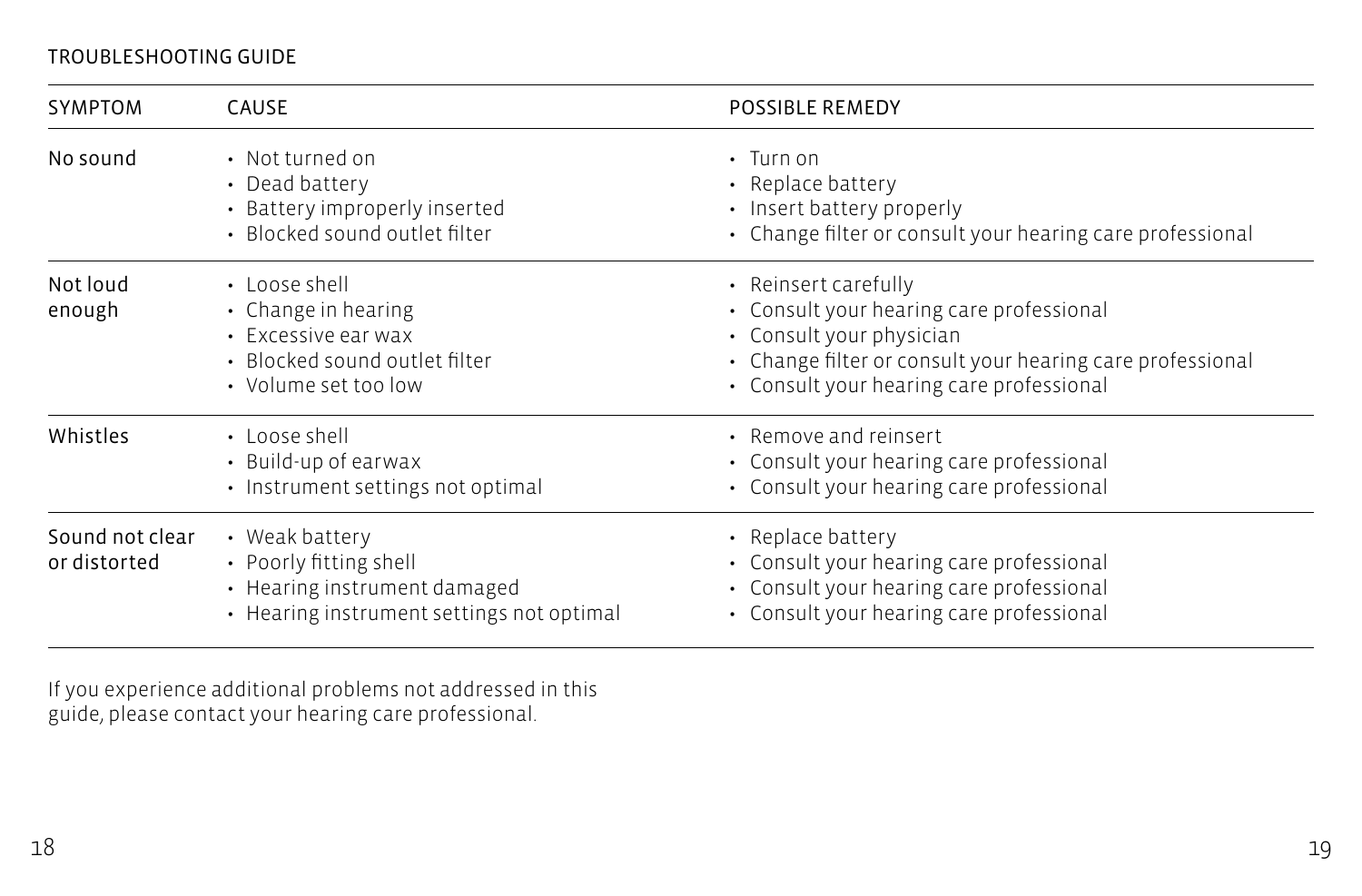#### General Precautions

- Consult a physician if you find a foreign object in your ear canal, if you experience skin irritation or if excessive earwax accumulates with the use of the hearing instrument.
- Different types of radiation, e.g. from NMR, MRI or CT scanners, may damage the hearing instrument. Therefore, do not wear the hearing instrument during these or other corresponding scanning procedures. Other types of radiation (burglar alarms, room surveillance systems, radio equipment, mobile telephones, etc) contain less energy and will not damage the hearing instrument. They could however momentarily affect the sound quality or create strange sounds from the hearing instruments.
- Warning: Do not wear the hearing instrument in mines or other explosive areas, unless those areas are certified for hearing instrument use.

#### Technical Data

Maximum Output (2cc Coupler / IEC 60118-7)

| MA10-P, MA1T10-P, MA2T10-P | 113 dB SPL (Typical) |
|----------------------------|----------------------|
| MA30                       | 113 dB SPL (Typical) |
| MA30-P, MA2T30-P, MA1T30-P | 118 dB SPL (Typical) |
| MA50-P, MA3T50-P, MA2T50-P | 126 dB SPL (Typical) |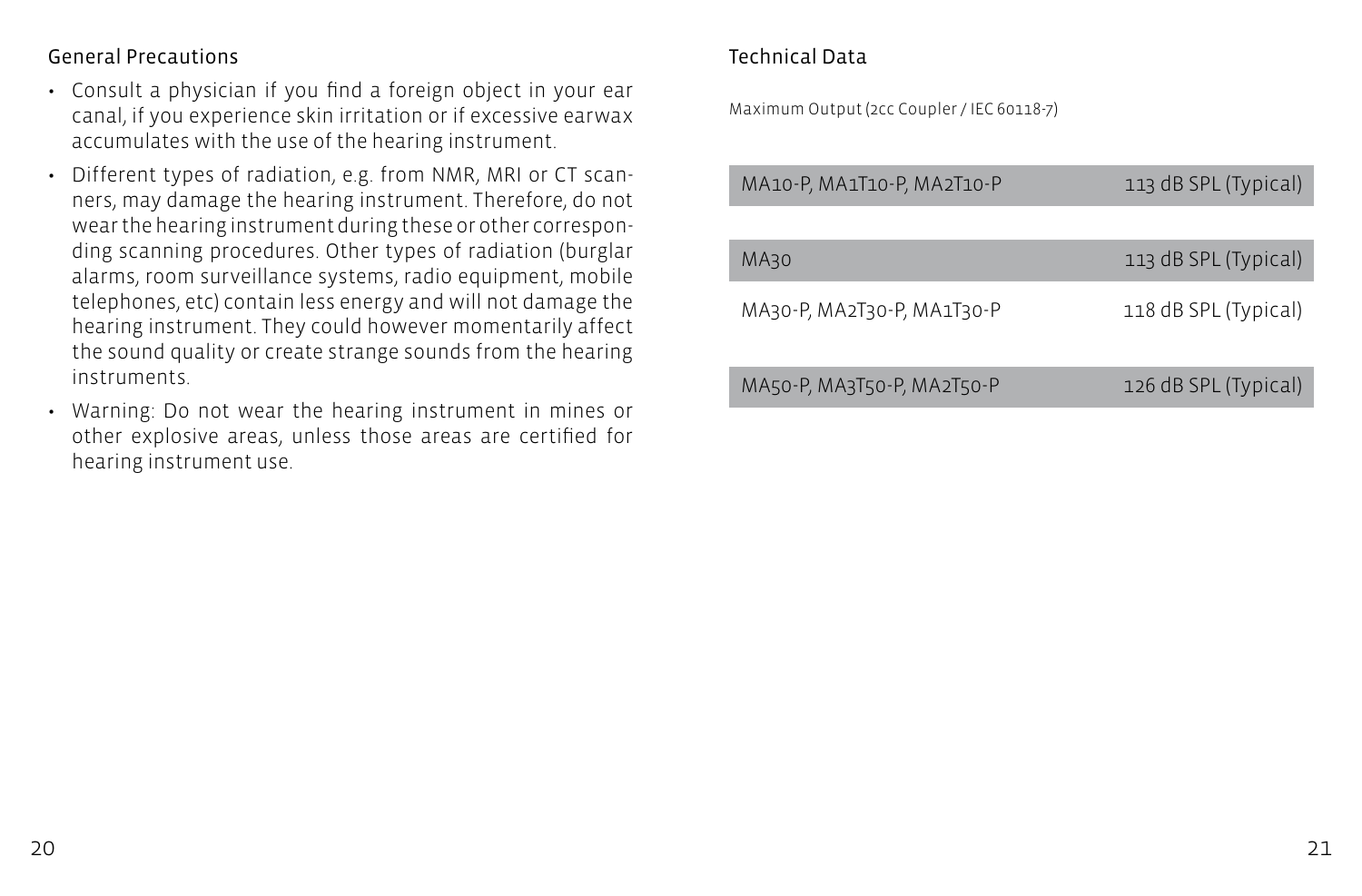#### Key Word Index



Please ask your local hearing care professional<br>concerning disposal of your hearing instrument



Any issues relating to the EU Medical Device Directive 93/42/EEC should be directed to GN ReSound A/S.